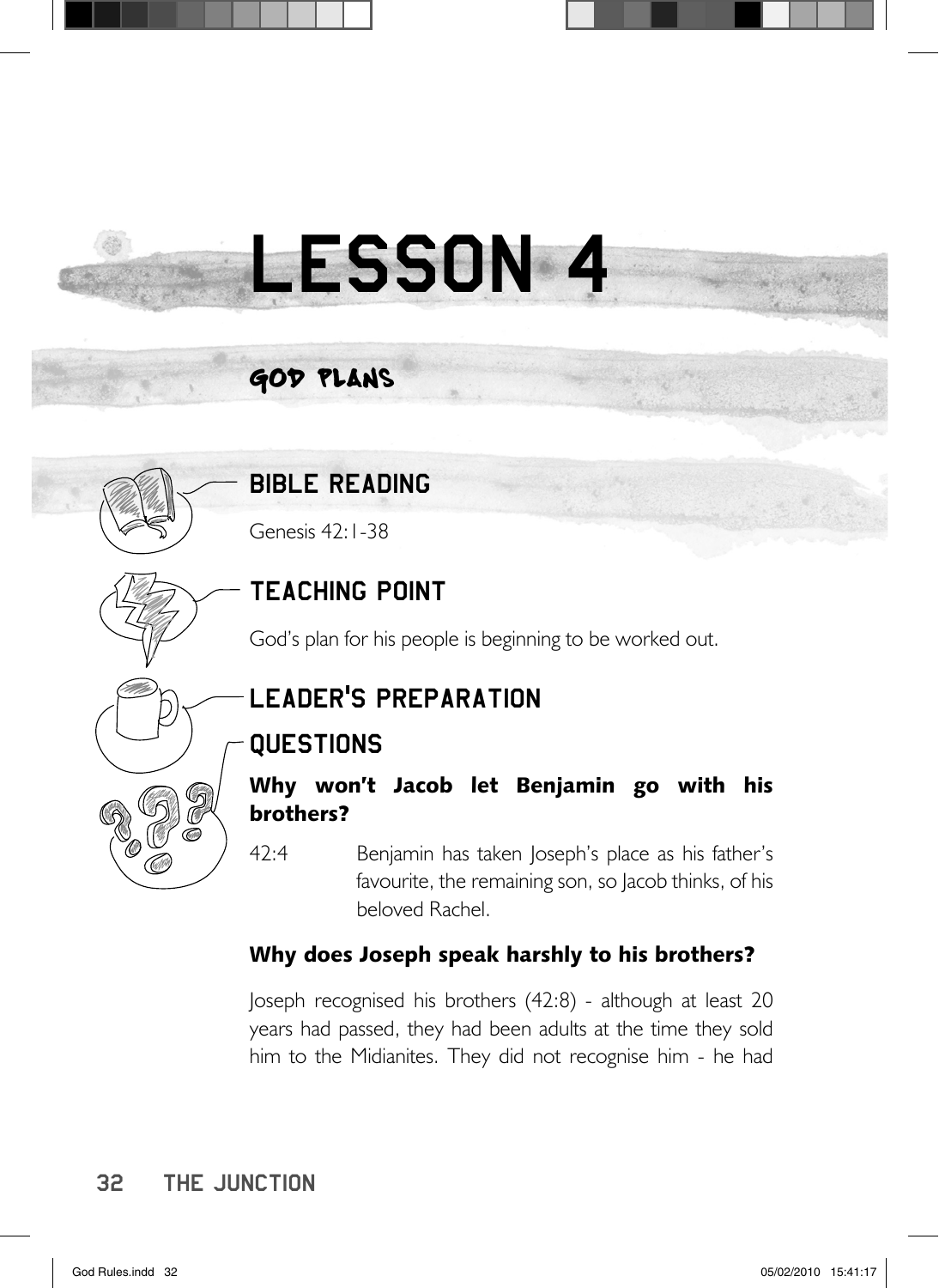



42:7-17 Joseph tests his brothers to see if they have changed. He is not seeking revenge.

#### How does Joseph intend to make them prove that they are honest? In the end, what does he do instead?

- 42:15-16 Benjamin must come to Egypt. The brothers must stay in prison while one of them goes back to Canaan to fetch Benjamin.
- 42:18-20 After three days in prison Joseph decides that only one brother needs to remain in prison. The remaining brothers are to take grain back for their families. If they do not return with Benjamin the penalty is death, presumably for the brother left in prison.

#### Why do the brothers think this is happening?

42:21-22 The brothers remember how they treated Joseph. They equate what is happening to them with what they did to him.

#### What does Joseph do to the brothers who go back to Canaan?

42:25 He gives orders to put the money they brought for payment into the full sacks of grain and to give them provisions for their journey.

## GOD RULES - GOD PLANS 33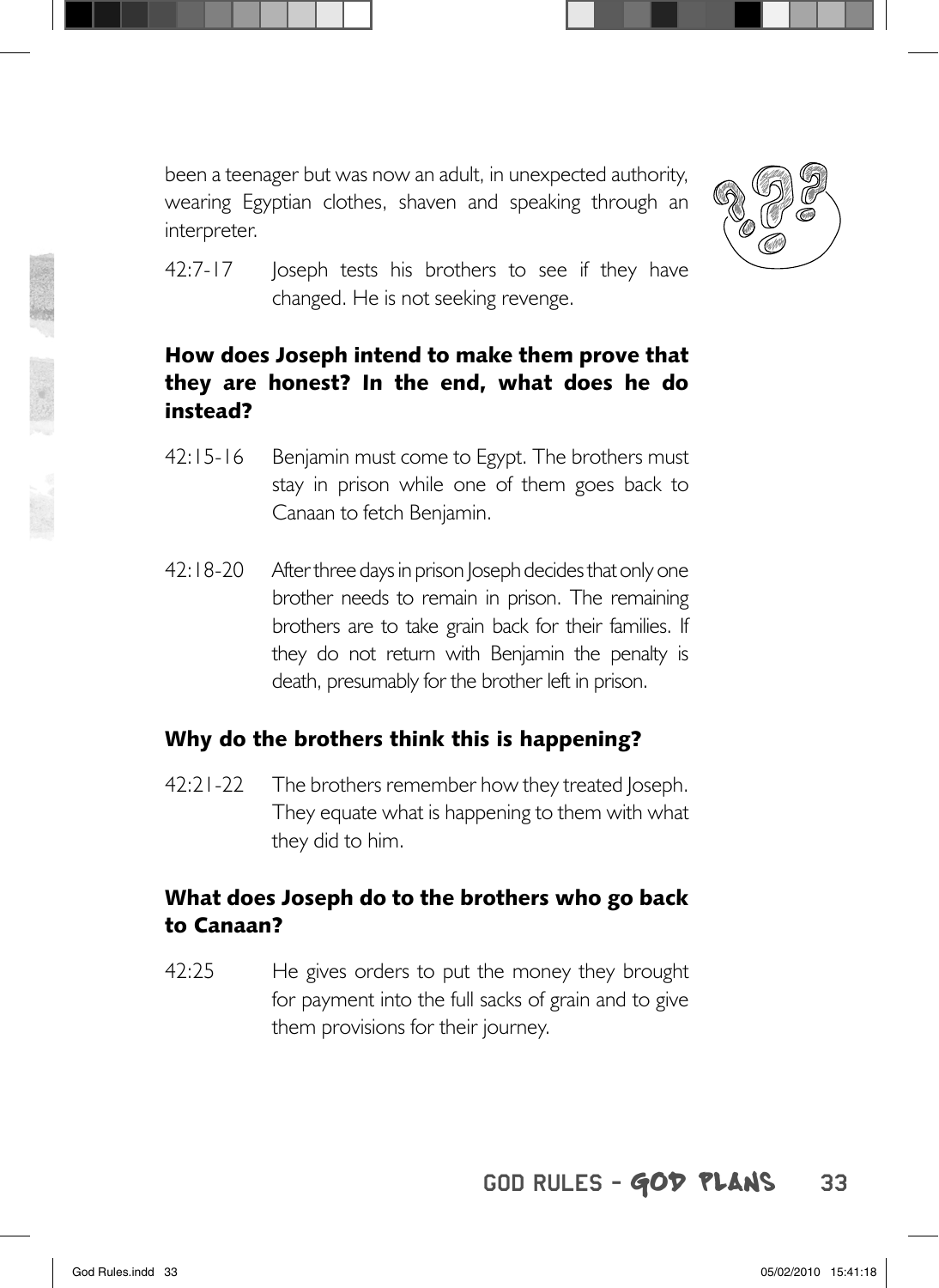

## What does Jacob make of the whole thing when they get back?

- 42:35 When he sees the money in the top of the sacks he, along with his sons, is frightened.
- 42:36 Jacob dissolves into self-pity. He blames the brothers for the loss of Joseph and Simeon and accuses them of wanting to deprive him of Benjamin.
- 42:38 Jacob refuses to allow Benjamin to go to Egypt. He declares that the loss of Benjamin would kill him.

#### What shows us that the brothers (or at least some of them) are beginning to change?

42:37 Reuben is prepared to take responsibility for his youngest brother.

#### Have Joseph's dreams come true?

- 42:6 The brothers bow down to Joseph, which is similar to his first dream (37:5-7). The dream as recounted by Joseph does not state whether it referred to all eleven brothers or only the ten older ones. The second dream has not been fulfilled (37:9).
- 42:10 By calling themselves his servants they accept Joseph's right to rule them (cf. 37:8)



34 The junction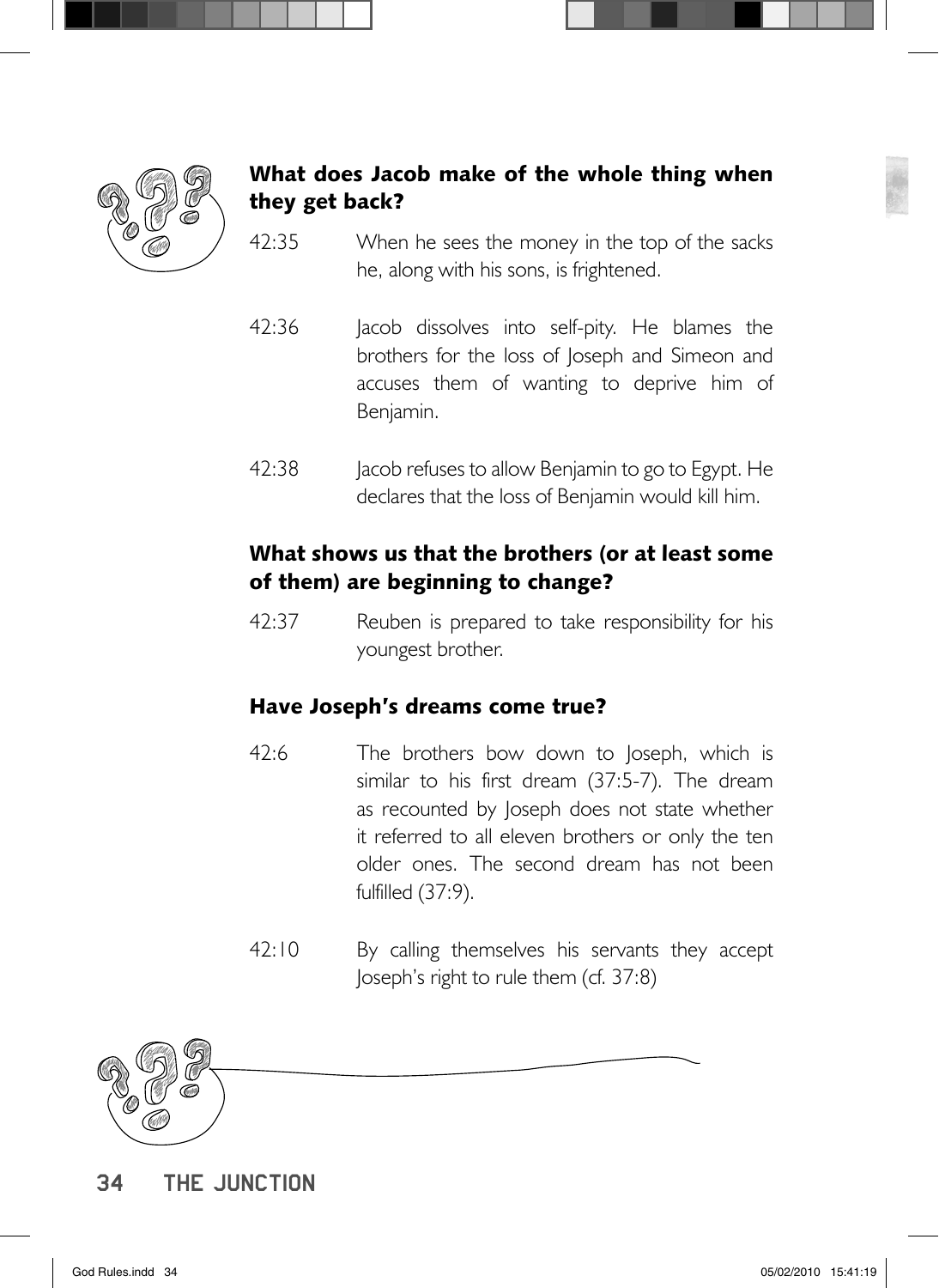# PLANNING THE SESSION PLANNING THE

#### Welcome

- Introduce yourselves.
- Start the meeting with prayer.

## Getting to Know You

Find someone with a birthday on the same day of the month, or as near as possible, and ask them what is the best and worst thing about brothers and sisters. The birthday does not have to be in the same month.

#### Talk Time

Discuss what is happening in the various Christian Unions represented by the group.

#### Focus Time

Hostage Game. Pick a person from the group to be the hostage taker. (S)he picks a hostage and chooses an item or amount of money to be the ransom. The ransom is not divulged to the rest of the group. The rest of the group have twenty questions, with only yes/no answers, to try and guess the ransom. If they succeed, the hostage is released. If they fail, the hostage taker wins.

#### Bible Time

See the worksheet on pages 56-57 for the Bible study questions and running order. Photocopy these pages for each group member for use during the study.

# GOD RULES - GOD PLANS 35



**HI MY NAME**